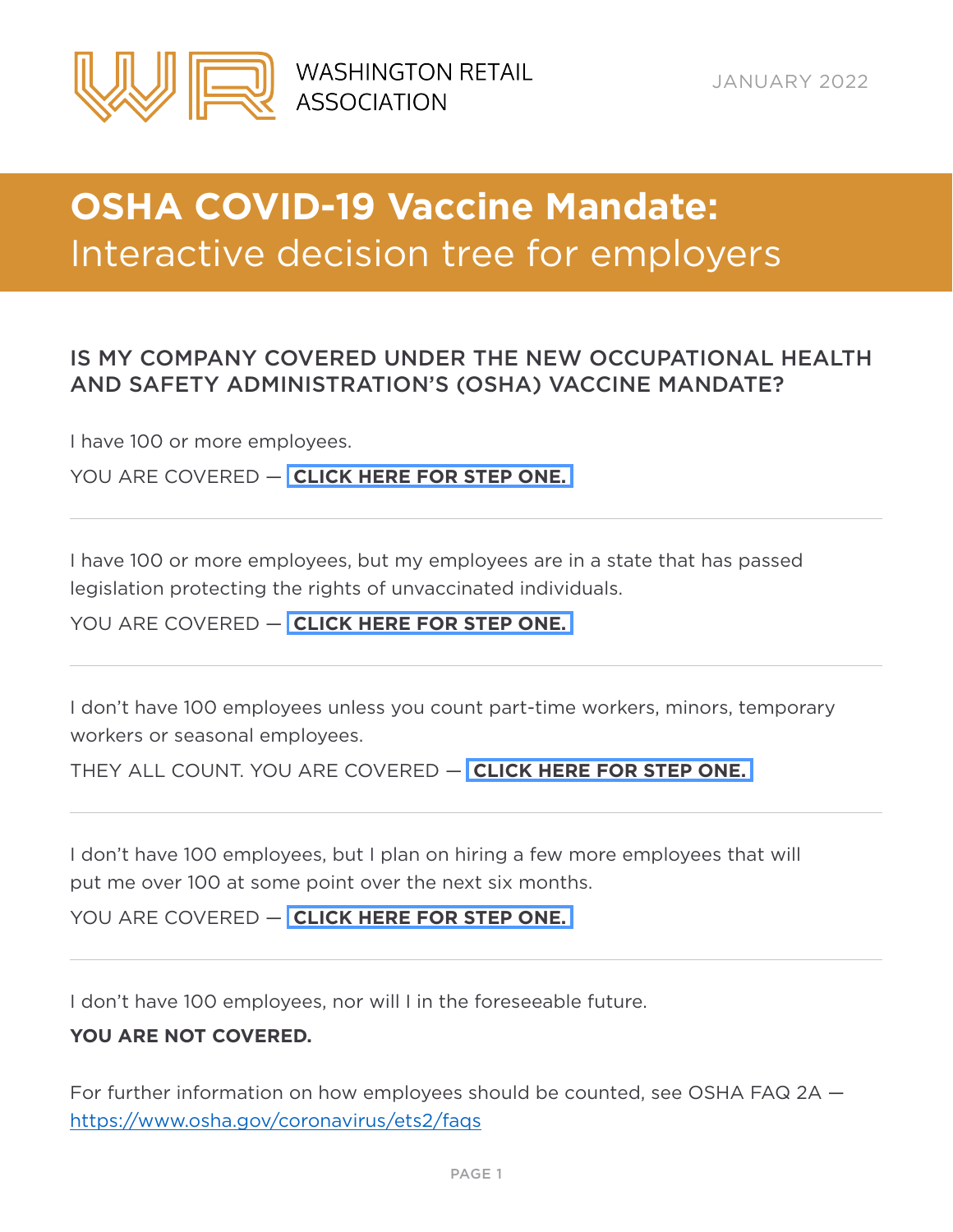## <span id="page-1-0"></span>**STEP ONE |** ESTABLISH POLICY AND CONVEY INFO TO EMPLOYEES

[\(More information available at osha.gov](https://www.osha.gov/coronavirus/ets2/faqs#accordion-81513-collapse1).)

Employers must establish, implement and enforce a written vaccination policy. (Sample policy [here.](https://www.osha.gov/sites/default/files/covid-19-ets2-sample-employee-choice-vaccination-policy.docx)) Under the policy, employees must either be fully vaccinated against COVID-19 or provide proof of regular testing for COVID-19 and wear a mask. [\(More information available at osha.gov](https://www.osha.gov/sites/default/files/covid-19-ets2-sample-employee-choice-vaccination-policy.docx).)

Employers must inform each employee about:

- The requirements of the ETS
- Any employer policies and procedures established pursuant to the ETS.
- The efficacy, safety and the benefits of the COVID-19 vaccine, specifically a copy of this document: ["Key Things to Know About COVID-19 Vaccines."](https://www.cdc.gov/coronavirus/2019-ncov/vaccines/keythingstoknow.html)
- The fact that employers are prohibited from discriminating against an employee for reporting a work-related injury or illness and from discriminating against an employee for exercising rights under the ETS or the OSH Act.
- The existence of criminal penalties for knowingly supplying false statements or documentation.

#### **[GO TO STEP TWO: BUILD A ROSTER.](#page-2-0)**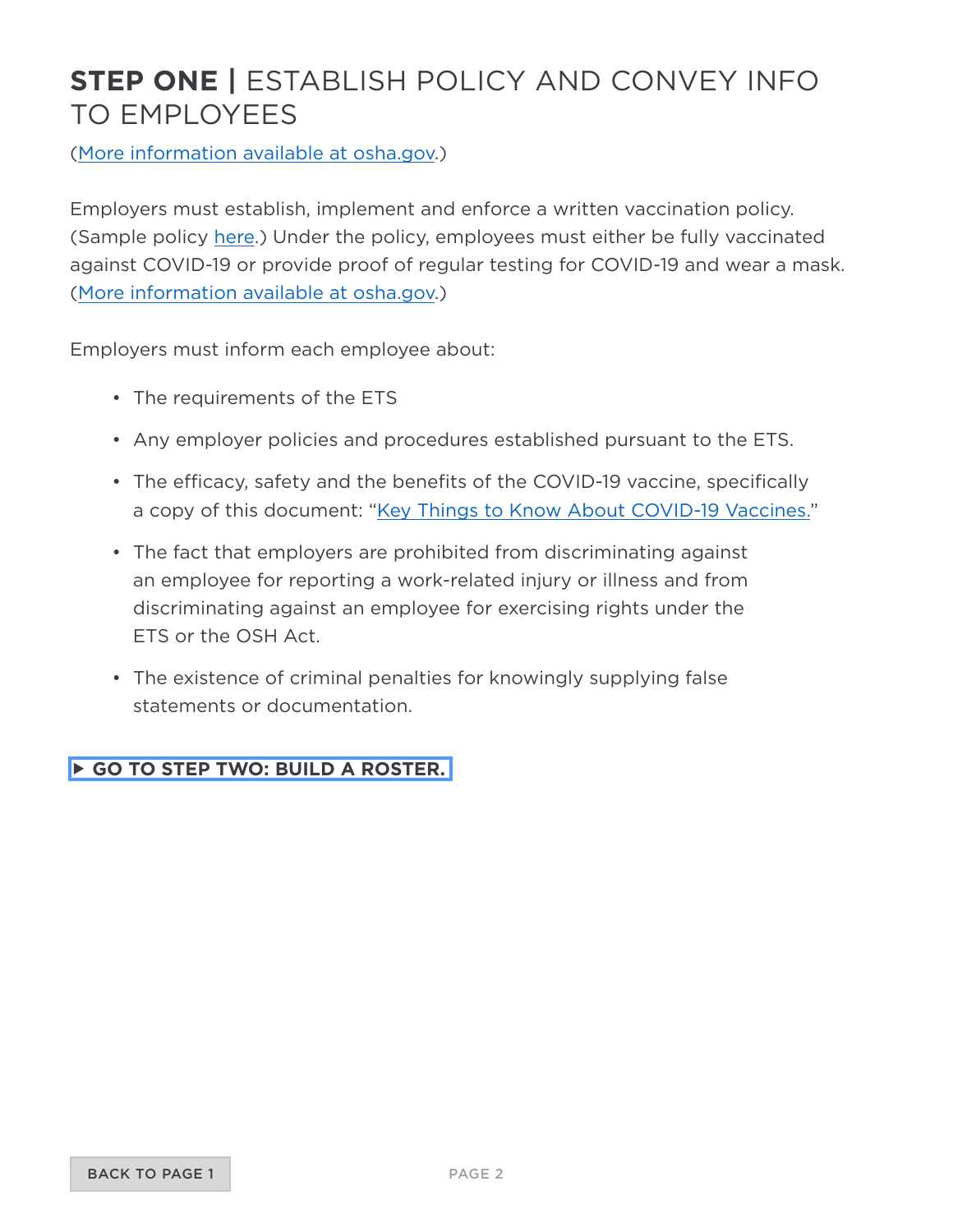## <span id="page-2-0"></span>**STEP TWO |** BUILD A ROSTER AT EACH LOCATION

The roster must list all employees and clearly indicate for each one whether they are fully vaccinated, partially (not fully) vaccinated, not fully vaccinated because of a medical or religious accommodation, or not fully vaccinated because they have not provided acceptable proof of their vaccination status. Although unvaccinated employees will not have proof of vaccination status, the standard requires the employer to include all employees, regardless of vaccination status, on the roster. If requested by an employee or an employee representative, employers must make available to the requester the aggregate number of fully vaccinated employees at a workplace along with the total number of employees at that workplace by the end of the next business day after a request. [\(More information available at osha.gov](https://www.osha.gov/coronavirus/ets2/faqs#accordion-81478-collapse3).)

### **SAMPLE RESOURCES:** [Sample Employee Roster](https://washingtonretail.org/wp-content/uploads/2022/01/Sample_COVID_Roster.pdf)

### **[GO TO STEP THREE: ASSESSMENT.](#page-3-0)**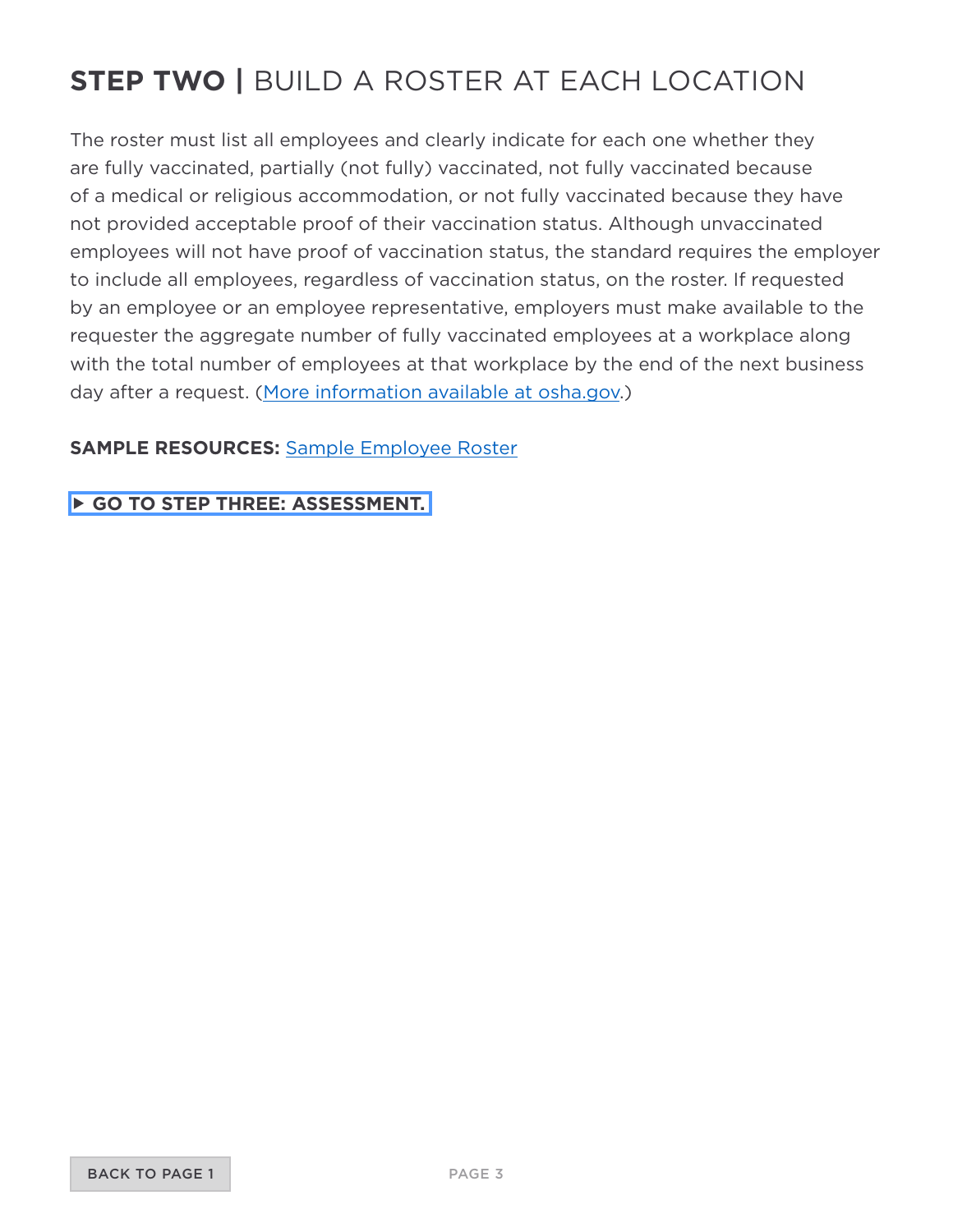## <span id="page-3-0"></span>**STEP THREE |** ASSESSMENT

Assess your workforce. Everyone, including seasonal, temporary and part-time workers, must be assessed.

#### **IS THE EMPLOYEE VACCINATED?**

- **[YES](#page-4-0)**
- **[NO](#page-5-0)**
- **[EMPLOYEE REFUSES TO ANSWER](#page-7-0)**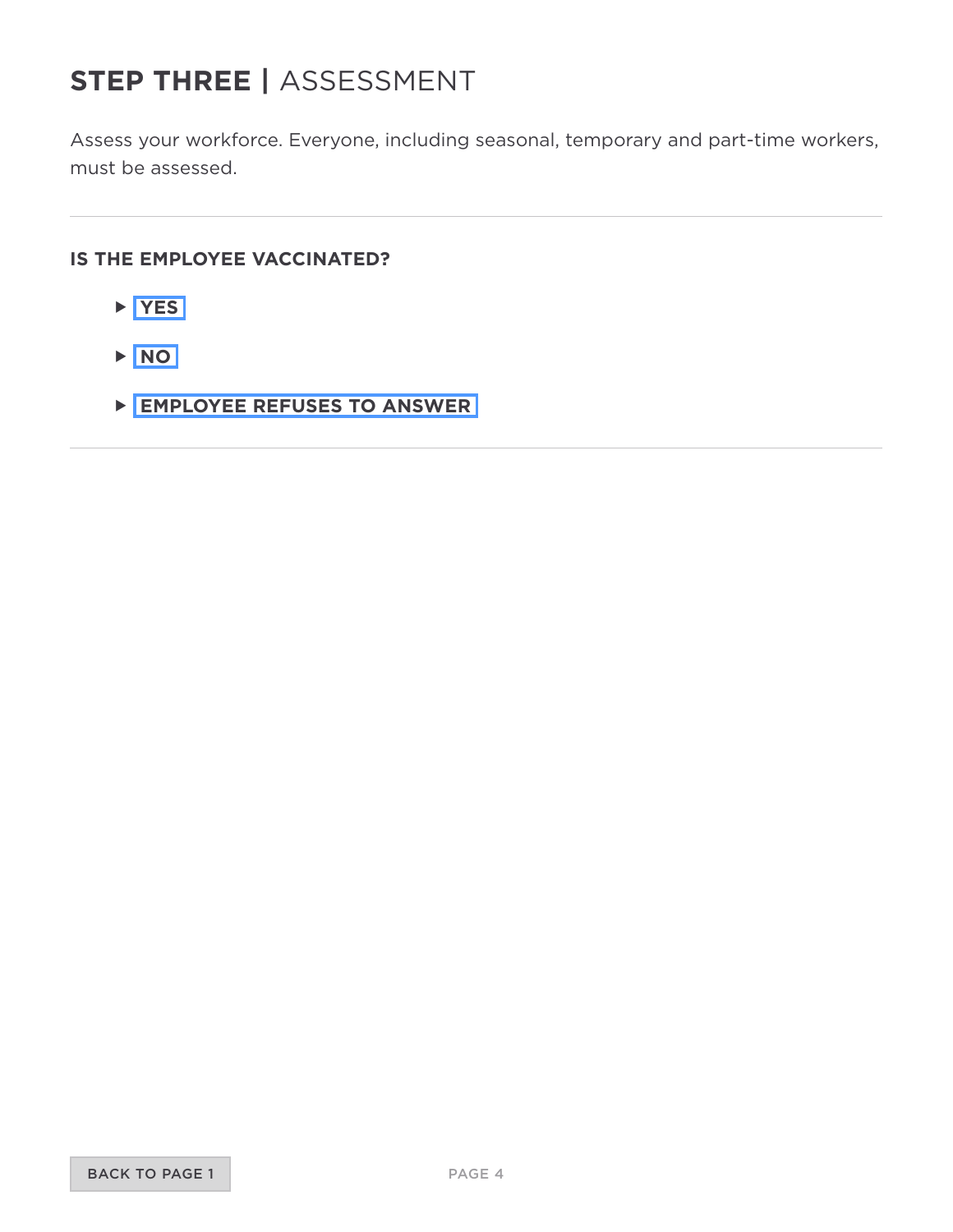## <span id="page-4-0"></span>**STEP THREE |** YES, THE EMPLOYEE IS VACCINATED

### **YES, AND EMPLOYEE HAS VACCINE CARD**

Please upload/email a scan of your vaccination card, record of immunization from a health care provider or pharmacy, medical record documenting the vaccination, proof from a public health system or other "official documentation." [\(More information available at osha.gov](https://www.osha.gov/coronavirus/ets2/faqs#accordion-81478-collapse7).)

### **[GO TO STEP FIVE: TESTING RESPONSE AND RECORDING.](#page-9-0)**

### **YES, BUT EMPLOYEE DOESN'T HAVE CARD**

Ask employee to secure alternate forms of documentation via other means (e.g., from the vaccine administrator or their state health department. [\(More information available at](https://www.osha.gov/coronavirus/ets2/faqs#accordion-81478-collapse1)  [osha.gov](https://www.osha.gov/coronavirus/ets2/faqs#accordion-81478-collapse1).)

If the employee cannot find a copy of their vaccine card, obtain a signed and dated statement by the employee. The employee's statement must:

attest to their vaccination status (fully vaccinated or partially vaccinated);

attest that they have lost or are otherwise unable to produce proof required by the standard; and

include the following language: "I declare (or certify, verify, or state) that this statement about my vaccination status is true and accurate. I understand that knowingly providing false information regarding my vaccination status on this form may subject me to criminal penalties."

An employee who attests to their vaccination status should, to the best of their recollection, include the following information in their attestation:

the type of vaccine administered;

date(s) of administration; and

the name of the health care professional(s) or clinic site(s) administering the vaccine(s).

#### **SAMPLE RESOURCES:** [No Vax Card Self-Attestation Form](https://washingtonretail.org/wp-content/uploads/2022/01/No_vax_card_self-attestion.pdf)

#### **[GO TO STEP FIVE: TESTING RESPONSE AND RECORDING.](#page-9-0)**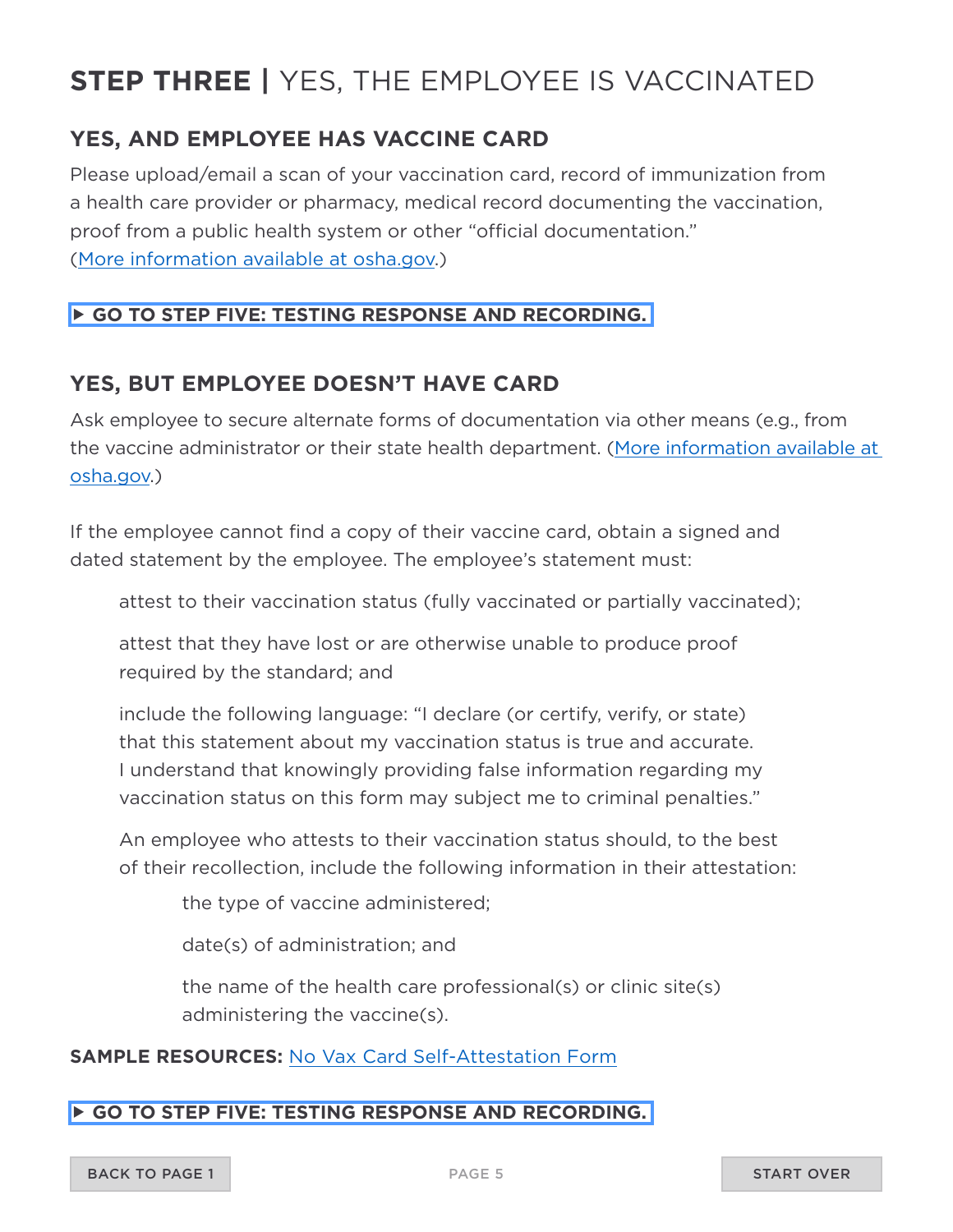## <span id="page-5-0"></span>**STEP THREE |** NO, THE EMPLOYEE IS NOT VACCINATED

### **NO, EMPLOYEE IS UNVACCINATED, BUT WILLING TO GET THE SHOT**

Employee is now entitled to four hours of paid leave per shot, or eight hours total. Employers cannot force employees to use accrued time or vacation leave.

These workers must then start the process of vaccination to avoid weekly testing. Workers need to have received both shots by January 4, 2022. Thus, they must start the Moderna regiment by December 7 or the Pfizer regiment by December 14.

Employers must provide paid sick leave for a "reasonable time" to employees to recover from side effects but can insist this leave come from accrued time off.

Worker must be masked until fully vaccinated. [\(More information available at osha.gov](https://www.osha.gov/coronavirus/ets2/faqs#accordion-81490-collapse1).)

#### **[GO TO STEP FIVE: TESTING RESPONSE AND RECORDING.](#page-9-0)**

### **NO, EMPLOYEE IS UNVACCINATED BUT DOES NOT WANT THE SHOT**

Worker must be masked until fully vaccinated. Mask must always cover the nose and mouth while working indoors. Masking required when occupying a vehicle with another person for work. No masking required while the employee is eating or drinking. No masking required if it "creates a greater hazard." Beginning January 4, employee will need to produce a negative test to come to the workplace.

#### **[GO TO STEP FOUR: WEEKLY TESTING.](#page-8-0)**

### **NO, EMPLOYEE IS UNVACCINATED, UNWILLING TO GET THE SHOT AND SAYS THEY HAVE NATURAL IMMUNITY**

The ETS does include any exemption for "natural immunity." Worker is considered unvaccinated and must be masked until fully vaccinated. [\(More information available at](https://www.osha.gov/coronavirus/ets2/faqs#accordion-81470-collapse9)  [osha.gov](https://www.osha.gov/coronavirus/ets2/faqs#accordion-81470-collapse9).)

#### **[GO TO STEP FOUR: WEEKLY TESTING.](#page-8-0)**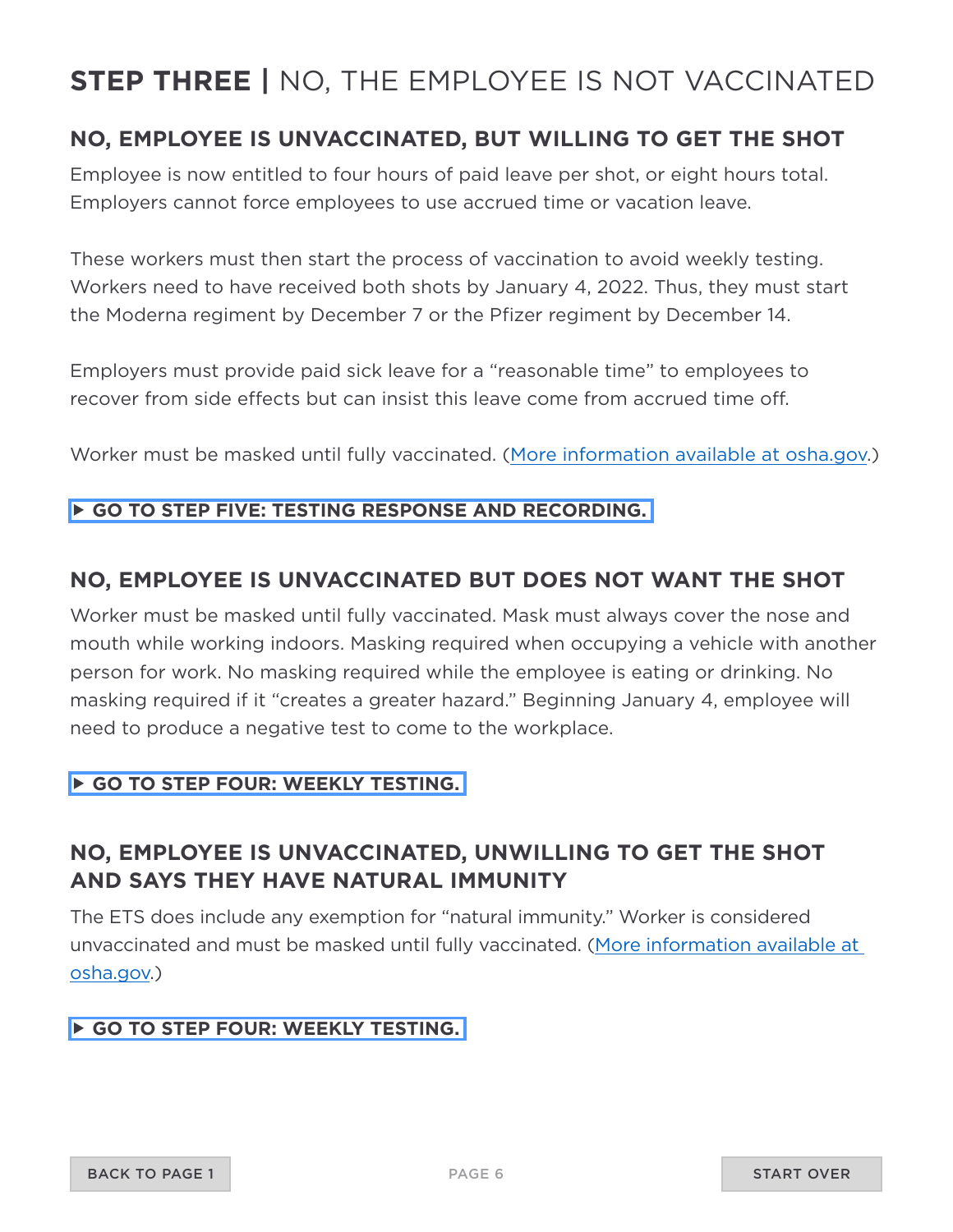### **NO, EMPLOYEE IS UNVACCINATED AND ALLERGIC TO THE VACCINE**

Worker is considered unvaccinated and must be masked. Mask must always cover the nose and mouth while working indoors. Masking required when occupying a vehicle with another person for work. No masking required while the employee is eating or drinking. No masking required if it "creates a greater hazard." Beginning January 4, employee will need to produce a negative test to come to the workplace.

### **[GO TO STEP FOUR: WEEKLY TESTING.](#page-8-0)**

### **NO, EMPLOYEE IS UNVACCINATED AND CLAIMS A RELIGIOUS EXEMPTION**

Worker is considered unvaccinated and must be masked. Mask must always cover the nose and mouth while working indoors. Masking required when occupying a vehicle with another person for work. No masking required while the employee is eating or drinking. No masking required if it "creates a greater hazard." Beginning January 4, employee will need to produce a negative test to come to the workplace.

**SAMPLE RESOURCES:** [Religious Exemption Request Form](https://washingtonretail.org/wp-content/uploads/2022/01/Religious_accommodation_request_form.pdf)

**[GO TO STEP FOUR: WEEKLY TESTING.](#page-8-0)**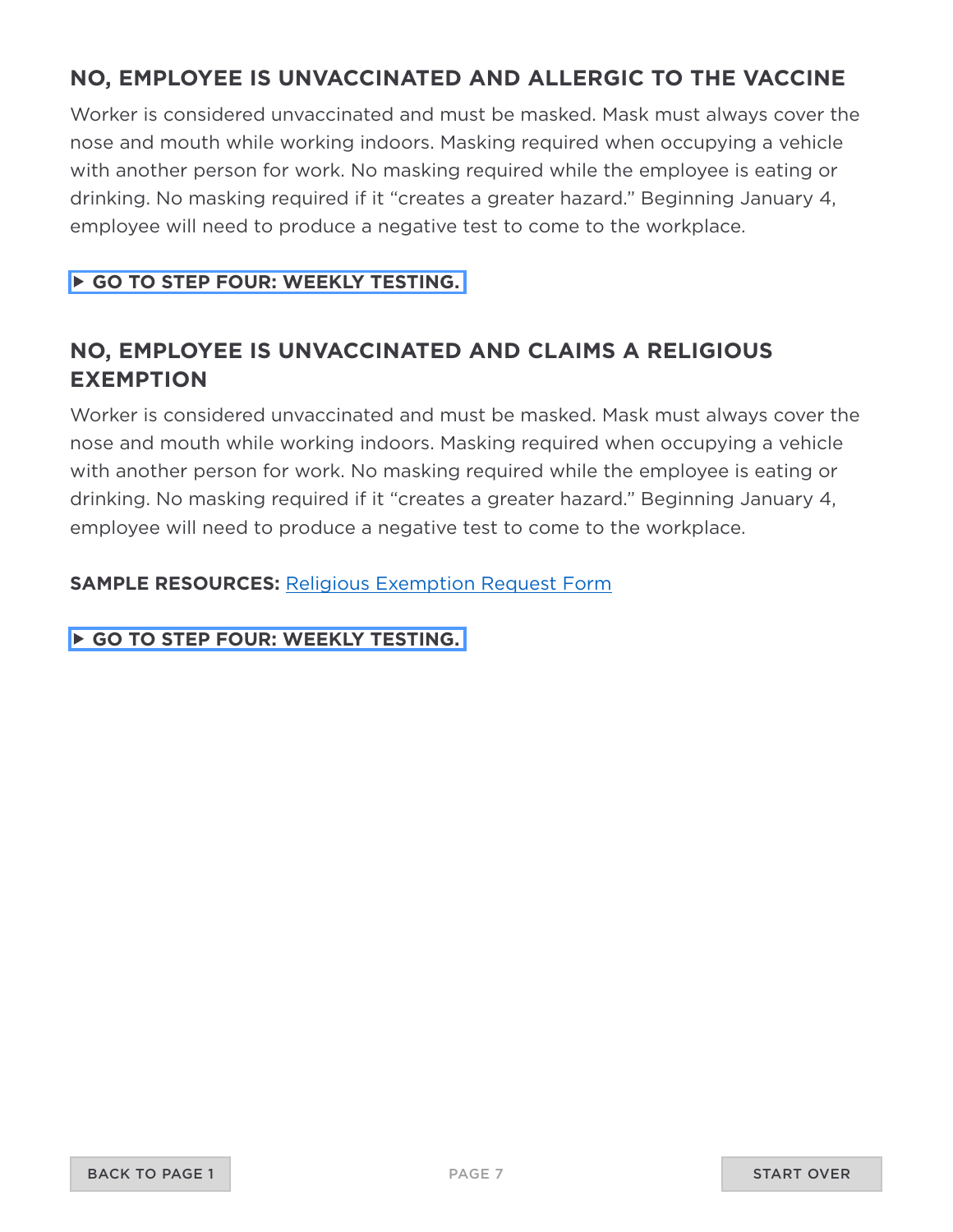## <span id="page-7-0"></span>**STEP THREE |** EMPLOYEE REFUSES TO ANSWER

Worker is considered unvaccinated and must be masked until fully vaccinated. Beginning January 4, employee will need to produce a negative test to come to the workplace.

**[GO TO STEP FOUR: WEEKLY TESTING.](#page-8-0)**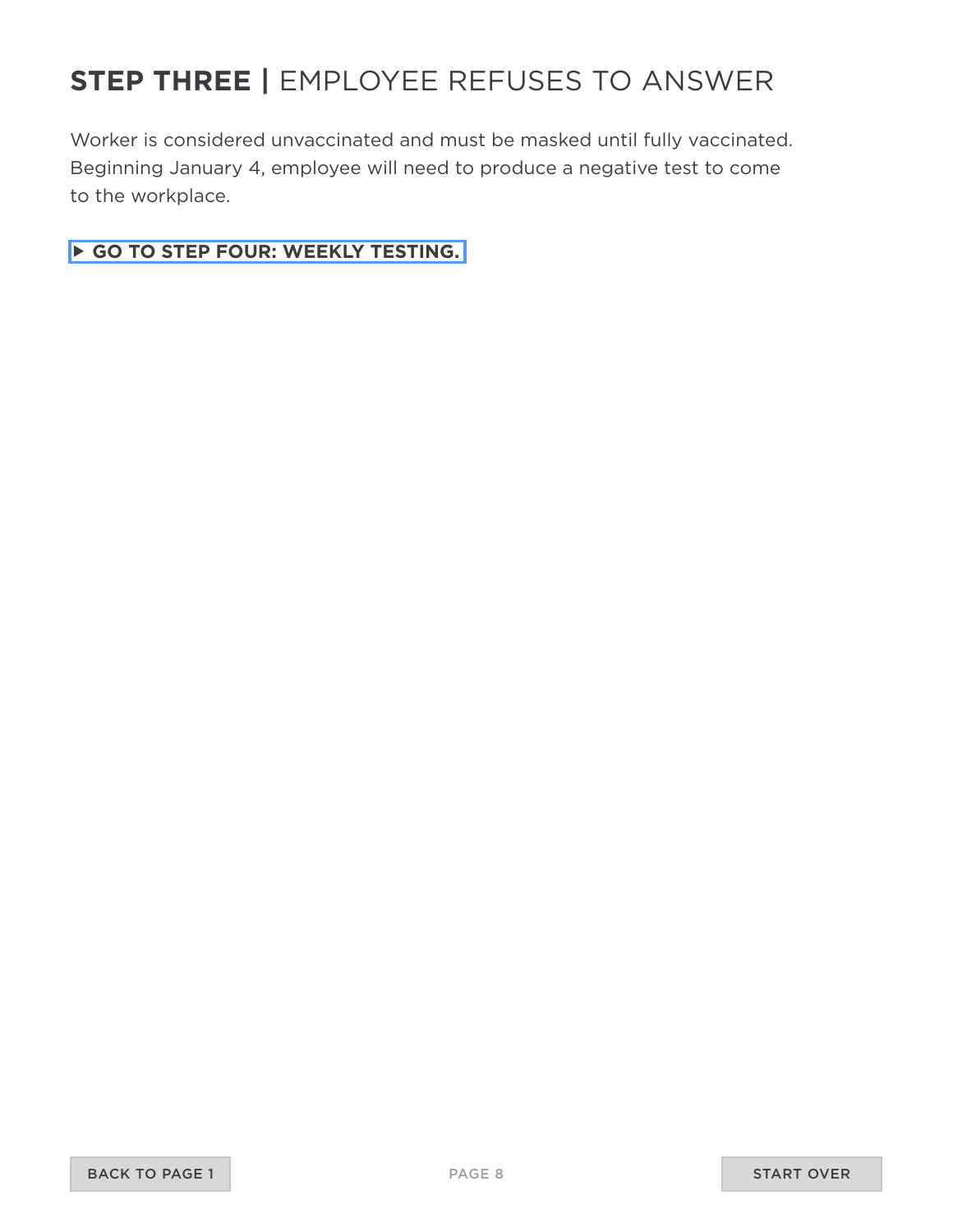## <span id="page-8-0"></span>**STEP FOUR |** WEEKLY TESTING OF UNVACCINATED EMPLOYEES

By January 4, employers must allow unvaccinated workers into the workplace if and only if they produced a negative test with the past seven days and are masked.

Any employee who receives a positive COVID-19 test or is diagnosed with COVID-19 by a licensed health care provider must be removed from the workplace.

Employers may pass on the costs of the weekly testing to unvaccinated employees. However, the administration states that "employer payment for testing may be required by other laws, regulations, or collective bargaining agreements or other collectively negotiated agreements."

As for kinds of test, simple home rapid antigen test kits are acceptable, but the test *cannot* be both self-administered and self-read by the employee. The test must be done in "the presence of the employer or a health care or telehealth test proctor."

### **[GO TO STEP FIVE: TESTING RESPONSE AND RECORDING.](#page-9-0)**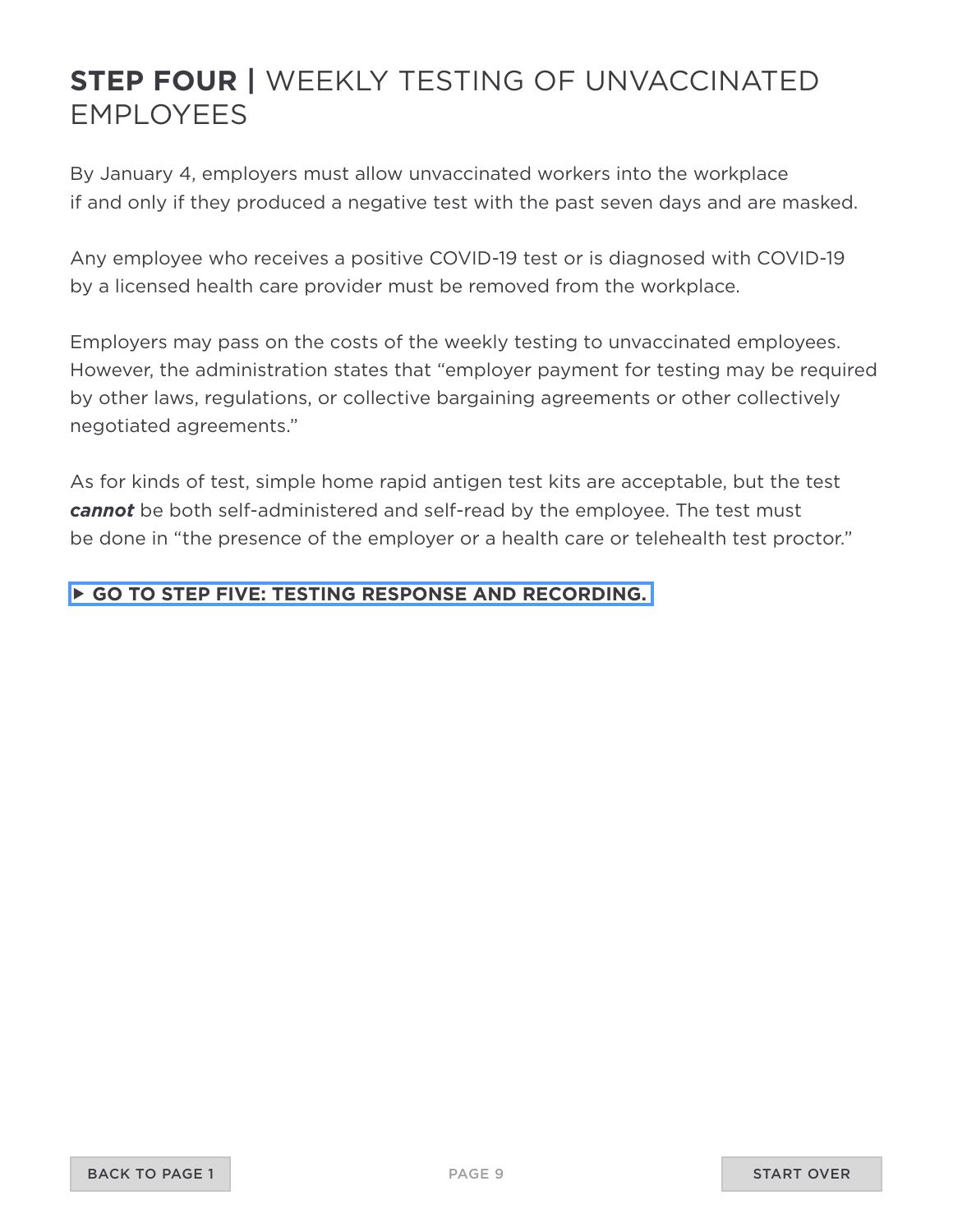## <span id="page-9-0"></span>**STEP FIVE |** TESTING RESPONSE AND RECORDING

Employers must immediately remove from the workplace any employee, regardless of vaccination status, who tests positive for COVID-19. The employee must be removed from the workplace until the employee:

receives a negative test on a COVID-19 nucleic acid amplification test following a positive result on a COVID-19 antigen test;

receives a recommendation to return to work from a licensed health care professional; or

waits 10 days since symptoms first appeared, goes 24 hours with no fever without the use of fever-reducing medications, and experiences an improvement in symptoms of COVID-19.

Employers must make "reasonable efforts" to determine whether the employee's exposure to COVID-19 was "work-related." Employers should consider factors such as:

the type, extent and duration of contact the employee had at the work environment with other people, particularly the public;

physical distancing and other controls that impact the likelihood of workrelated exposure;

the extent and duration of time spent in an indoor work space with limited ventilation; and

whether the employee had work-related contact with anyone who exhibited signs and symptoms of COVID-19.

Employers must treat the records and roster required by the ETS as employee medical records. These records must be maintained in a confidential manner and not be disclosed except as required or authorized by the ETS or other federal law, including the Americans with Disabilities Act.